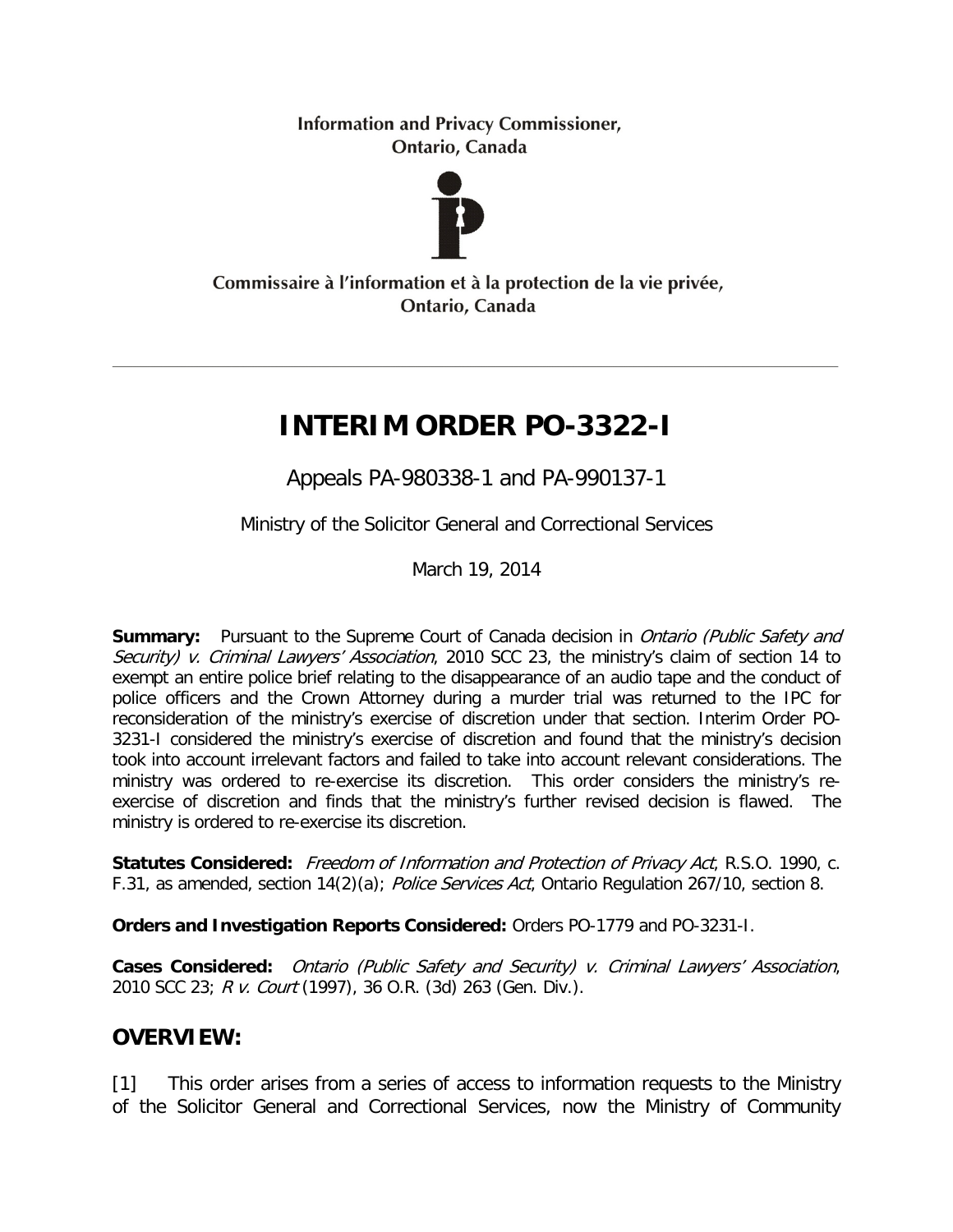Safety and Correctional Services (the ministry) in 1998. The requests were for information relating to an investigation into the disappearance of an audio tape and the conduct of police officers and the Crown Attorney during a double murder trial. The murder charges were eventually stayed after the court found that there had been "many instances of abusive conduct by state officials...".<sup>[1](#page-1-0)</sup>

[2] Three responsive records were located: two documents contained legal advice and a 318 page report investigating police misconduct (the report). The ministry denied access to all three records pursuant to exemptions set out in sections  $14(1)(c)$ , (d), (e), (q) and (l),  $14(2)(a)$ ,  $19$ , 20 and 21(1) of the *Freedom of Information and Protection of* Privacy Act (the Act).

[3] The requesters appealed the ministry's decision to this office and three appeal files were opened: PA-980338-1, PA-990137-1 and PA-990218-1. The appellant in appeals PA-980338-1 and PA-990137-1 also raised the public interest override in section 23 of the Act and it was added as an issue.

[4] After conducting an inquiry, former Assistant Commissioner Tom Mitchinson issued Order PO-1779, in which he upheld the ministry's decision not to disclose the records. The Assistant Commissioner found that all three records contained personal information. He also found that the public interest in disclosure clearly outweighed the purpose of the personal privacy exemption on the facts, and would have applied the section 23 override with respect to the section 21 personal privacy exemption, subject to limited exceptions.<sup>[2](#page-1-1)</sup> However, he ultimately upheld the ministry's decision because the other claimed exemptions (sections 14 and 19) are not included within the section 23 override. He also concluded that the omission of sections 14 and 19 from the public interest override did not constitute a breach of the appellant's *Charter* right to freedom of expression.

[5] The appellant in PA-980338-1 applied for judicial review of Order PO-1779. The Divisional Court upheld the decision not to disclose the records. In a majority decision, the Ontario Court of Appeal allowed the appellant's appeal, finding that the exemption scheme in the Act violated the Charter.

[6] In 2007, the appellant in PA-990218-1 abandoned that appeal and that file was closed.

[7] The ministry then sought, and was granted, leave to appeal the matter to the Supreme Court of Canada (the Supreme Court), who issued their decision on June 17, 2010. $3$  The Supreme Court allowed the ministry's appeal and held that:

<span id="page-1-0"></span> $1 R V.$  Court (1997), 36 O.R. (3d) 263 (Gen. Div.), p. 300 cited in *Ontario (Public Safety and Security) v.* Criminal Lawyers' Association, 2010 SCC 23, para. 10.

<span id="page-1-1"></span><sup>2</sup> Order PO-1755, pp. 22-25.

<span id="page-1-2"></span> $3$  Ontario (Public Safety and Security) v. Criminal Lawyers' Association, 2010 SCC 23.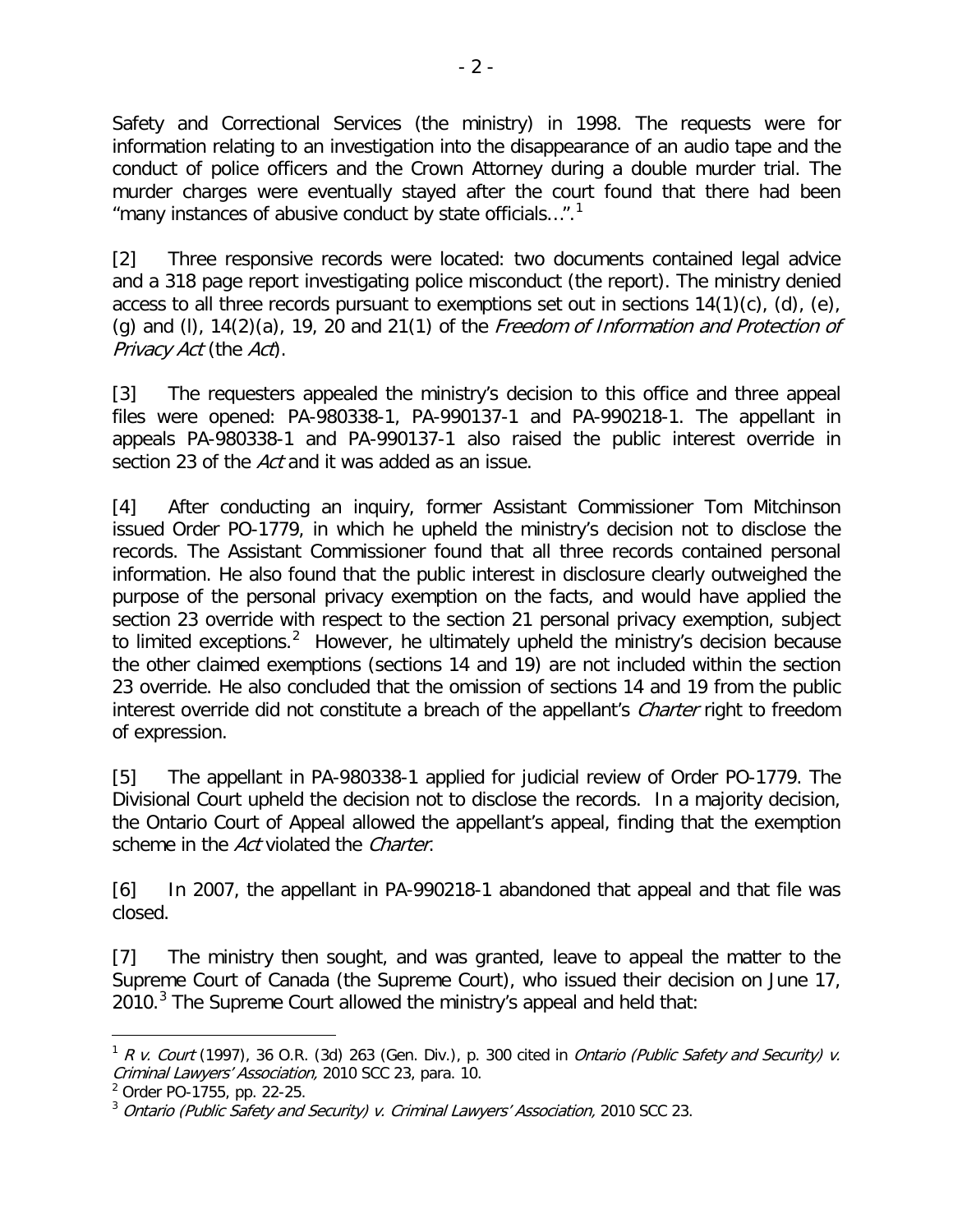- the Assistant Commissioner's order confirming the constitutionality of section 23 of the Act should be restored;
- the two records protected by section 19 of the Act should be exempt from disclosure; and
- the claim under section 14 should be returned to the Commissioner for reconsideration of the ministry's exercise of discretion under section 14.

[8] The matter was remitted back to this office to consider the ministry's refusal to release any part of the 318 page report investigating police misconduct that was the subject of the *discretionary* exemption in section 14 of the *Act*.

[9] Upon remittance to this office, the ministry advised that it would issue a revised decision with respect to the access request. As part of this process, the ministry notified the Ministry of the Attorney General, the Ontario Provincial Police (the OPP), the Halton Regional Police Service (the Halton police), the Hamilton Police Service (the Hamilton police) and 11 individuals who were interviewed as part of the investigation (the interviewees).

[10] In December 2011, the ministry issued a revised decision letter and disclosed portions of the report to the appellant. The appellant submitted written representations in response to the revised decision letter and the ministry submitted representations in reply.

[11] By Order PO-3231-I, dated July 11, 2013, I found that in exercising its discretion, the ministry took into account irrelevant factors and failed to take into account relevant considerations. As a result, I ordered the ministry to re-exercise its discretion in accordance with my directions set out in that order.

[12] In October 2013, the ministry issued a further revised decision letter and shortly thereafter disclosed additional portions of the report to the appellant. Upon receiving the further revised decision, the appellant advised that it wished to proceed with the appeal.

[13] For the reasons that follow, I find that the ministry's further revised decision is flawed. I order it to re-exercise its discretion in accordance with my directions set out in this order.

## **RECORDS:**

[14] One record remains at issue. Pages 1 to 24 of the report contain the history, police investigation and summary of the police investigation into the missing tape;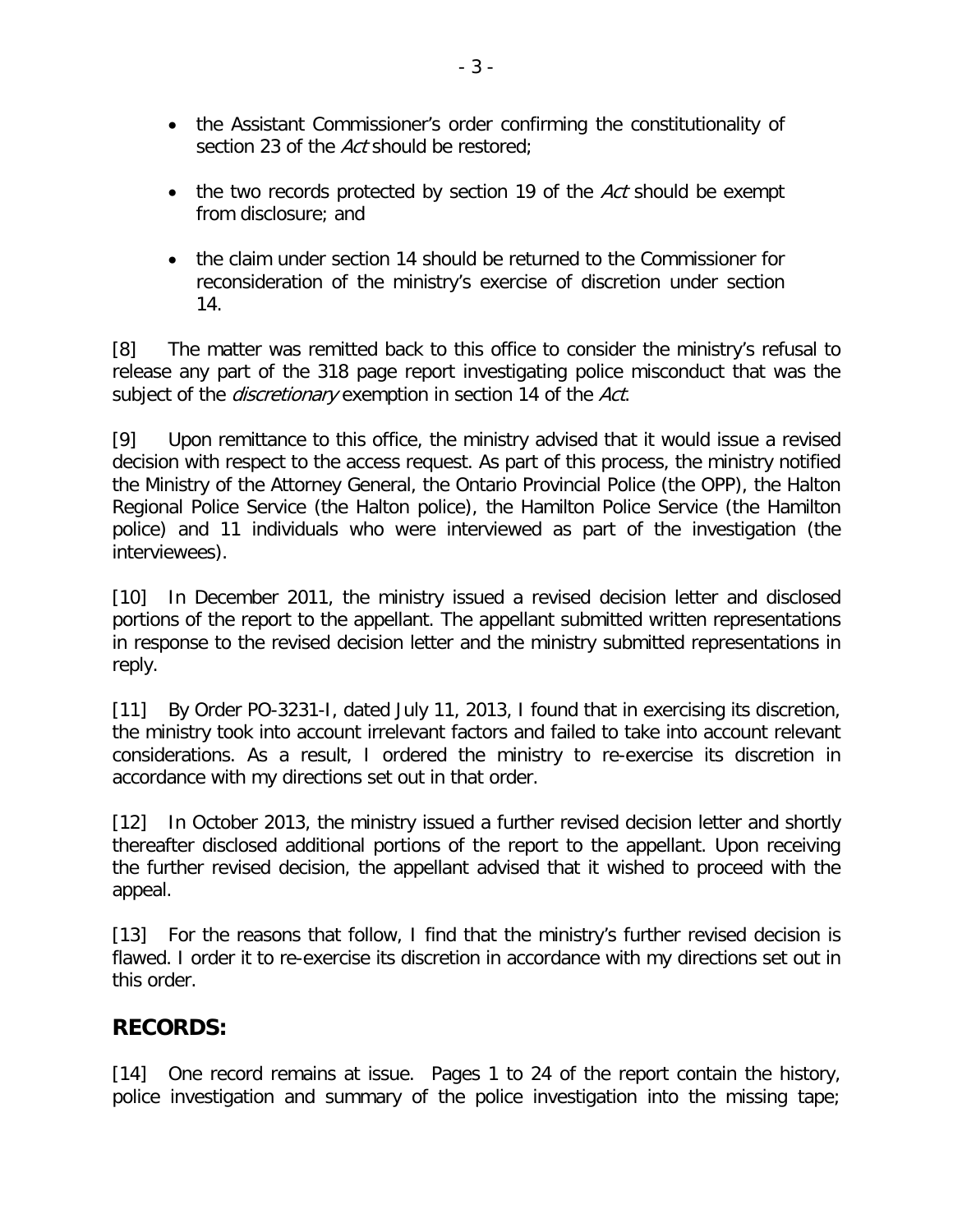pages 25 to 46 consist of the "Disclosure Final Report," and pages 47 to 318 consist of notes relating to eleven identified individuals who were interviewed.

# **DISCUSSION:**

#### **Did the ministry properly exercise its discretion under section 14?**

[15] Section  $14(2)(a)$  states that:

A head may refuse to disclose a record… that is a report prepared in the course of law enforcement, inspections or investigations by an agency which has the function of enforcing and regulating compliance with a law

[16] The exemption is discretionary. It permits the institution to disclose information that is subject to the exemption, despite the fact that the information could be withheld under the Act. This means that the institution must exercise its discretion. On appeal, the Commissioner may determine whether the institution failed to properly do so. The onus is on the institution to demonstrate that it has properly exercised its discretion.

[17] As set out in its further revised decision, the ministry continues to exercise its discretion to withhold five categories of information contained in the report:

- (a) personal information to which the public interest override did not apply in Order PO-1779;
- (b) information to which a publication ban applies;
- (c) information which may identify police informants;
- (d) notes or summaries of interviews conducted during the investigation for which the interviewees object to the disclosure; and
- (e) notes or summaries of interviews conducted during the investigation for which the interviewees did not respond to the ministry's consultation letter.

[18] I uphold the ministry's exercise of discretion to withhold information in categories  $(a)$ ,  $(b)$  and  $(c)$ .

[19] I do not uphold the ministry's re-exercise of discretion with respect to information in categories (d) and (e). Discretion must be exercised properly and based on appropriate principles. The ministry has not done so for these two categories of information.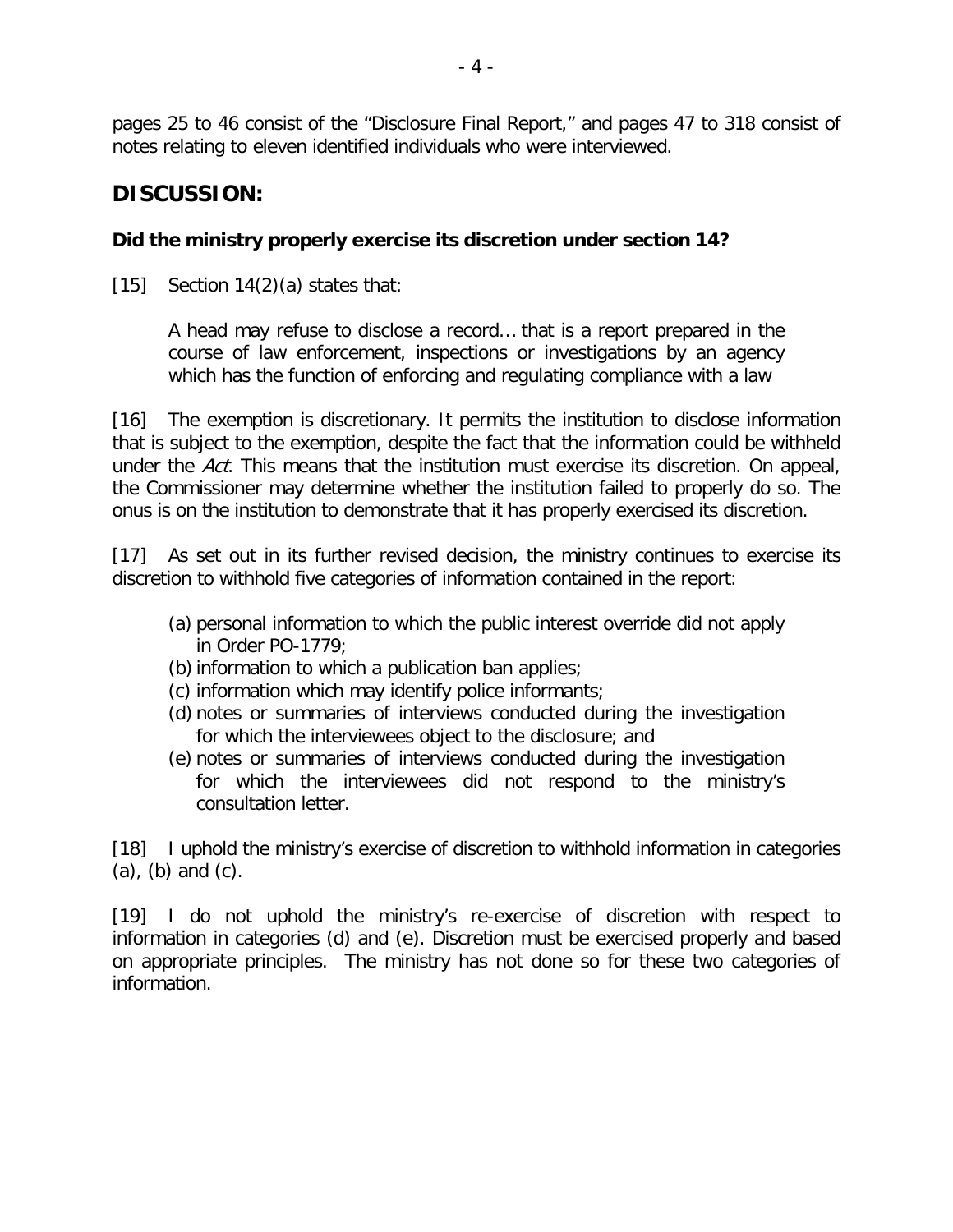#### Category (a): personal information to which the public interest override does not apply

[20] The information in category (a) includes home addresses, dates of birth and personal telephone numbers that appear in the report. In Order PO-1779, former Assistant Commissioner Mitchinson held that this information is subject to the mandatory exemption in section 21 of the Act and the public interest override does not apply to it. As a result, it is not being withheld based on the *discretionary* law enforcement exemption in section 14(2)(a) and therefore I do not need to consider the ministry's exercise of discretion over information in category (a).

#### Categories (b) and (c): information relating to publication bans or which may identify police informants

[21] For categories (b) and (c), I uphold the ministry's exercise of discretion to withhold the names of police informants (to the extent that such information is not already disclosed in publicly reported court decisions) and other information (the names and evidence of certain individuals) that is the subject of an ongoing publication ban. These redactions are of a limited nature, not central to the public interest surrounding the investigation, and do not extend to information that is already disclosed in public court decisions. I also accept the ministry's position that the police have obligations to protect the identity of police informants. Finally, I note that the appellant has previously indicated that it does not object to the redaction of information subject to the publication ban.

#### Categories (d) and (e): information from interviews conducted as part of the investigation

[22] In order to determine whether the ministry has properly exercised its discretion, one must consider the reason why this information may be exempt from public disclosure. With regard to section 14(2)(a), the Supreme Court stated as follows:

The main purpose of this section is to protect the public interest in getting full and frank disclosure in the course of investigating and reporting on matters involving the administration of justice; an expectation of confidentiality may further the goal of getting at the truth of what really happened. At the same time, the discretion conferred by the word "may" recognizes that there may be other interests, whether public or private, that outweigh this public interest in confidentiality.<sup>[4](#page-4-0)</sup>

[23] The Supreme Court has confirmed that this office may quash an institution's decision not to disclose and return the matter for reconsideration where: the decision

<span id="page-4-0"></span><sup>&</sup>lt;sup>4</sup> Ontario (Public Safety and Security) v. Criminal Lawyers' Association, 2010 SCC 23, para. 50.  $\overline{a}$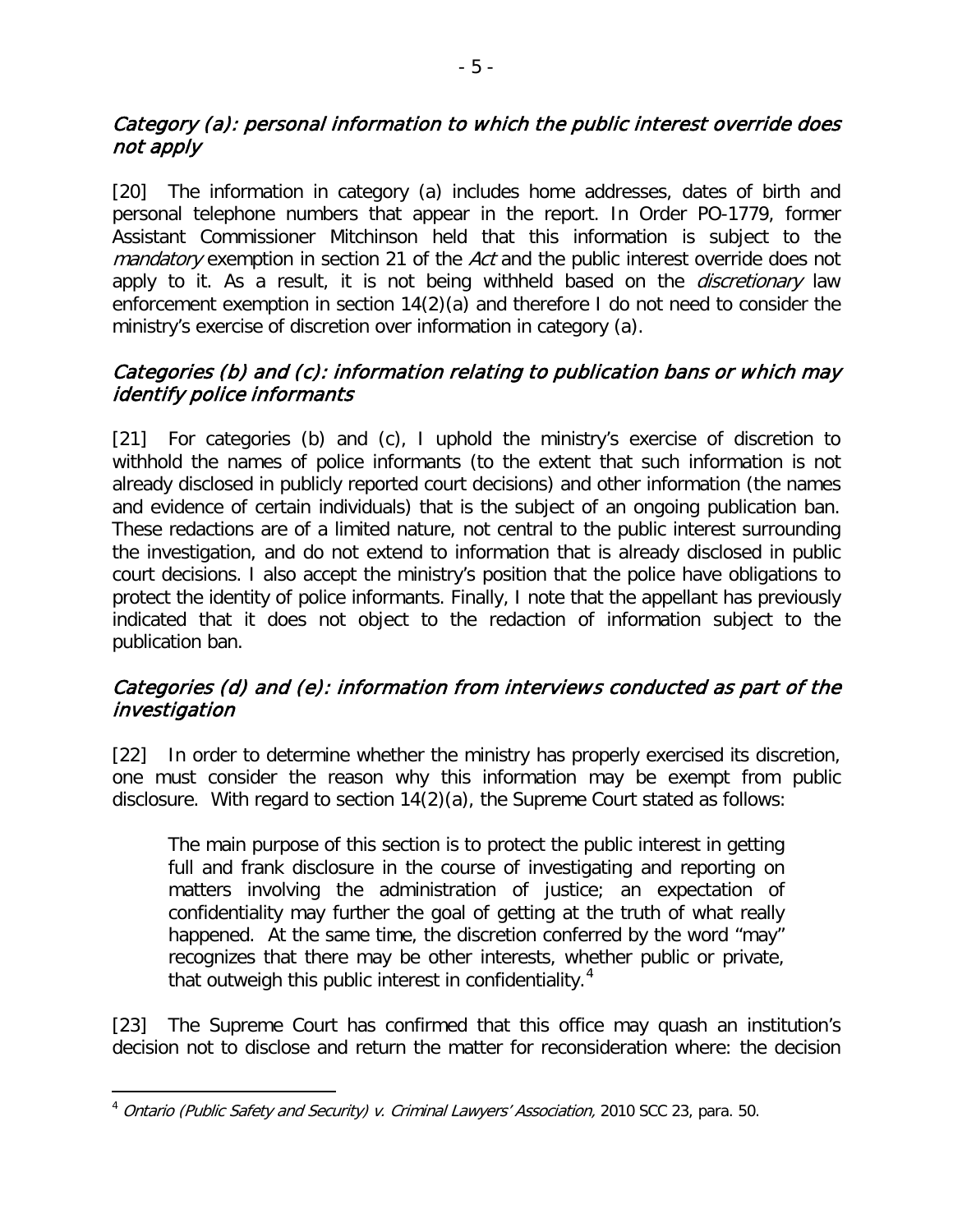was made in bad faith or for any improper purpose; the decision took into account irrelevant considerations; or, the decision failed to take into account relevant considerations.<sup>[5](#page-5-0)</sup>

[24] In my view, the ministry's re-exercise of discretion must be quashed for the following reasons. First, the interviews were with individuals who are/were members of the public service, in their capacity as Crown attorneys, police officers or court officials. As I noted previously in Order PO-3231-I, this is not a typical investigation in which evidence was gathered from members of the general public. Unlike the general public, police officers and crown attorneys may, and in many cases do, have an obligation to cooperate with internal investigations into police/crown conduct. In some situations, such as SIU investigations, police officers (who are not targets of an investigation) have a statutory obligation to answer all questions related to a SIU investigation.<sup>[6](#page-5-1)</sup> There is no rational basis to find that disclosure of information relating to interviews with individuals who are/were members of the public service, in their capacity as Crown attorneys, police officers or court officials could have the same "chilling effect" on public cooperation with future law enforcement investigations that would result from the disclosure of information received from the general public.

[25] Second, there is no evidence before me that the interviewees were ever provided any assurance that information gathered in the interviews would remain confidential. To the contrary, the heading summarizing each interview, titled "anticipated evidence", suggests that the information elicited during these interviews could potentially be disclosed through oral testimony at a future criminal proceeding.

[26] Third, some of the information that the ministry continues to withhold are interviews with interviewees who were also witnesses in the stay application before Glithero J. Presumably some (if not all) of the information contained in these interviews has already been disclosed in a public court room.

[27] Fourth, neither the Halton police nor the Hamilton police (the two police services involved in the original murder investigation) had any law enforcement concerns with the release of this report, other than information which would identify police informants. In fact, one of the two police services suggested to the ministry that certain severances that the ministry intended to claim were no longer valid given the passage of time.

[28] Fifth, the compelling public interest in the disclosure of the interviews in the report must be accounted for. Glithero J. stayed a double murder prosecution after finding "many instances of abusive conduct by state officials" including "systematic nondisclosure, deliberate revision of materials so as to exclude useful information to the defence, the unexplained loss, or breach of the duty to preserve, of so much original

<span id="page-5-0"></span><sup>&</sup>lt;sup>5</sup> Ontario (Public Safety and Security) v. Criminal Lawyers' Association, 2010 SCC 23, para. 71.

<span id="page-5-1"></span><sup>6</sup> Ontario Regulation 267/10, s. 8.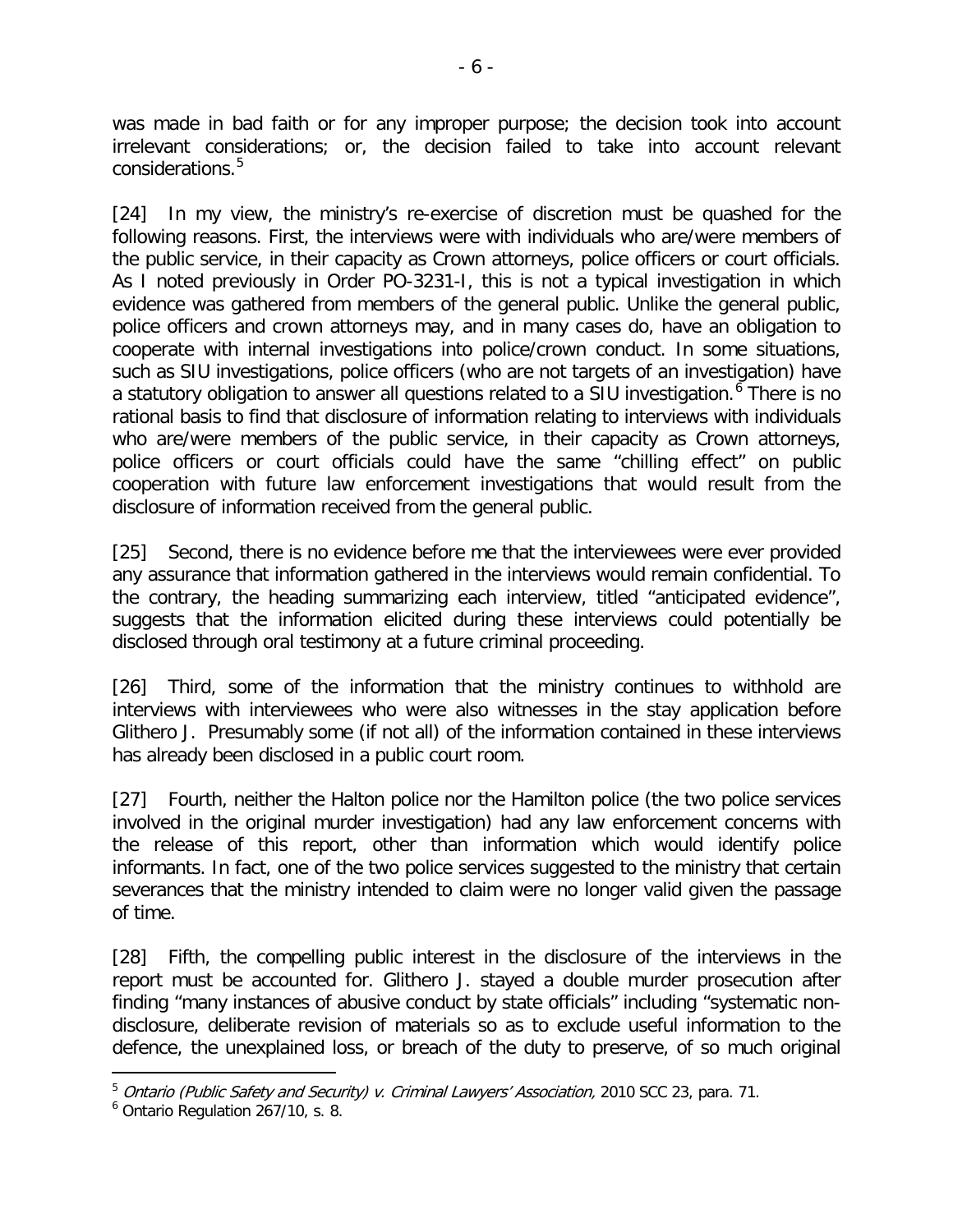evidence...".<sup>[7](#page-6-0)</sup> "No evidence" was the public finding of the police investigation. In its reasons, the Supreme Court acknowledged the "clear public interest in knowing why the misconduct found by Glithero J. did not merit criminal charges...".<sup>[8](#page-6-1)</sup> Neither the OPP nor the ministry has offered a public explanation for the disconnect between the results of the OPP investigation and the findings of Glithero J.

[29] The ministry has also offered no credible explanation as to how the interests in non-disclosure could outweigh the compelling public interest in favour of disclosure. While the ministry lists a series of factors that it says it took into account in reaching its decision, the consent of the interviewees was the determinative (if not only) factor in deciding whether to release the information. I note that in its earlier representations to this office, dated July 20, 2011, the ministry candidly stated:

Having consulted with the eleven individuals who were interviewed by the OPP in the course of the investigation and whose statements and other personal information appear in the Report, **the Ministry has made redactions in accordance with their wishes**. In the case of the two individuals who did not respond to the Ministry's consultation letter, the Ministry has taken the position that they have not consented to the disclosure of their personal information and has therefore redacted that information. [emphasis added]

[30] In the further revised decision, this remains unchanged. The ministry continues to redact and withhold interviews "in accordance with their [the interviewees'] wishes". From a review of the information still withheld, it appears that the presence or absence of individual consent dictated the outcome. In other words, it is apparent that the ministry's exercise of discretion was performed through the prism of the personal privacy exemption found at section 21 of the Act and not the law enforcement exemption as directed in my previous reconsideration order.

[31] I would like to highlight one example of the ministry's flawed exercise of discretion. One police official's interview was withheld in full, after he refused to consent to its disclosure. He explained that he would not consent to releasing his interview because the disclosure could potentially result in criticism of other police officials involved in the murder investigation. Refusing to disclose the interview, on the basis of that police official's wishes, cannot be a proper exercise of discretion.

[32] Given that this office may not substitute its own exercise of discretion for that of the institution, my only recourse is to send this matter back to the ministry to once again re-exercise its discretion. In doing so, I wish to guide the ministry in its task. To be clear, any exercise of discretion in which the ministry continues to withhold all parts

<span id="page-6-0"></span> $7 R V.$  Court (1997), 36 O.R. (3d) 263 (Gen. Div.), p. 300 cited in *Ontario (Public Safety and Security) v.* Criminal Lawyers' Association, 2010 SCC 23, para. 10.

<span id="page-6-1"></span> $^8$  Ontario (Public Safety and Security) v. Criminal Lawyers' Association, 2010 SCC 23, para. 11.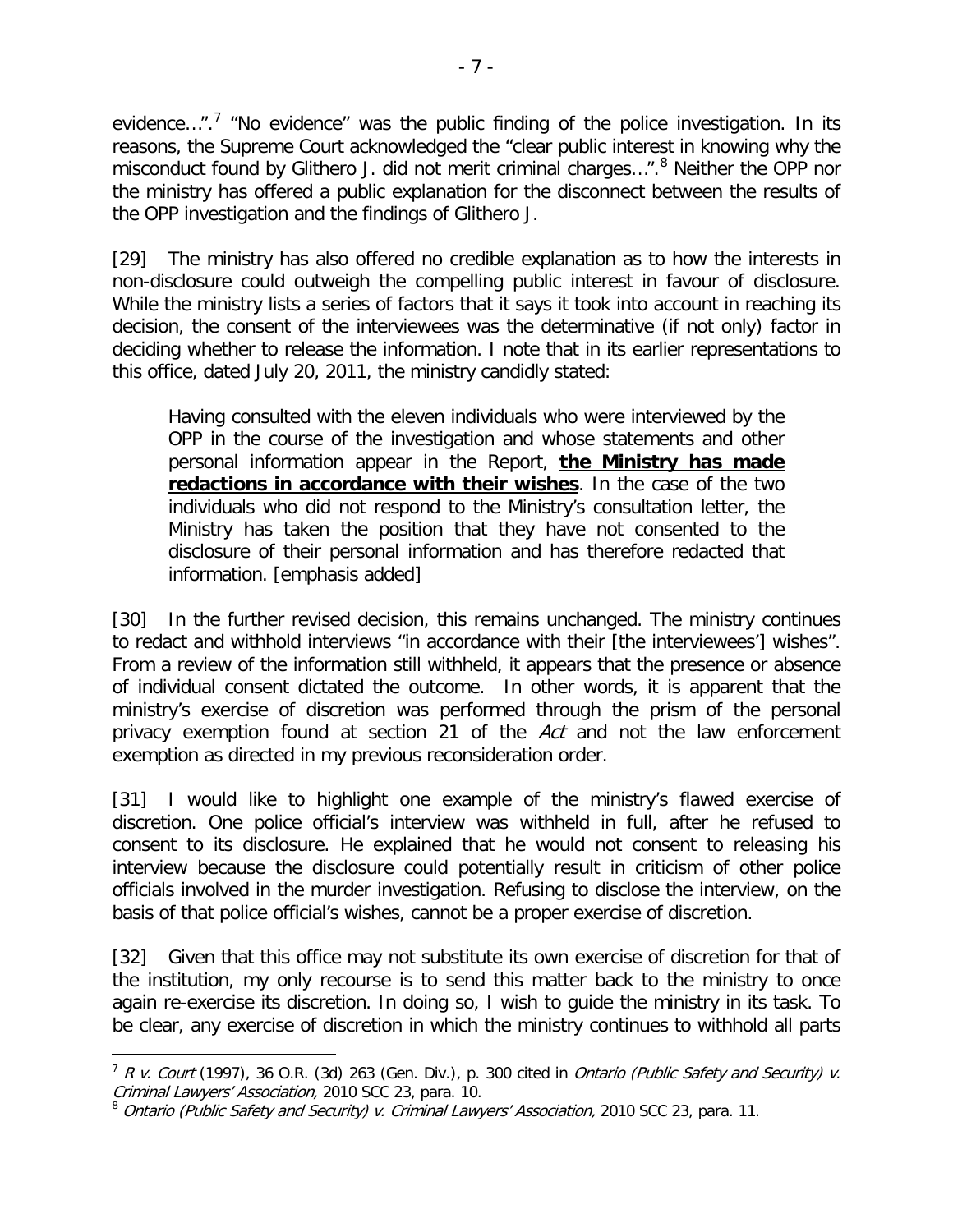of the six interviews (including the very fact that interviews were conducted with these individuals) where the interviewee either did not respond or objected to the disclosure of their interviews is improper and will not be upheld by this office. In such situations, the ministry is not exercising its discretion. Instead, the ministry is improperly delegating its discretion to third parties who may have a vested personal interest in withholding the information. The discretion is the ministry's to exercise, not the interviewees'.

## **ORDER:**

- 1. I uphold the ministry's decision to withhold certain information on pages 11, 16, 20, 21 (except for the police official's name that is redacted twice in the third paragraph – this appears to have been withheld in error), 22, 48-51, 68-69, 84-85, 87, 105- 120, 271-272, 274 and 293-307 of the report on the basis that this is personal information to which the public interest override did not apply in PO-177[9](#page-7-0). $^9$
- 2. I uphold the ministry's decision to withhold certain information contained on pages 26-29 and 61-62 of the report on the basis that this information disclosed the names and evidence of individuals to whom a publication ban relates.
- 3. I uphold the ministry's decision to withhold certain information contained on pages 85 and 87 of the report on the basis that this information disclosed the name of a police informant.
- 4. I do not uphold remaining redactions made by the ministry and order it to reexercise its discretion and to advise the appellant of the result of this further reexercise of discretion in writing. If the ministry continues to withhold parts of the report (other than those set out in order provisions 1, 2 and 3), I also order it to provide the appellant with an explanation of how it is exercising its discretion for each part of the report that is being withheld. The ministry is required to send the results of its further re-exercise of discretion and its explanation to the appellant, with a copy to this office by no later than **April 9, 2014**. If the appellant wishes to respond to the ministry's further re-exercise of discretion and/or its explanation for exercising its discretion to withhold information, the appellant must do so within **21 days** of the date of the ministry's further decision.

<span id="page-7-0"></span><sup>&</sup>lt;sup>9</sup> In its further revised decision, the ministry claims to have redacted information from pages 17, 45-46, 52-67, 70-83, 86, 88-104, 273, 275-285 as being personal information to which the public interest override did not apply in PO-1779. Except for certain information set out in order provision 2 (pages 61- 62), these pages of the report have been provided in full to the appellant.